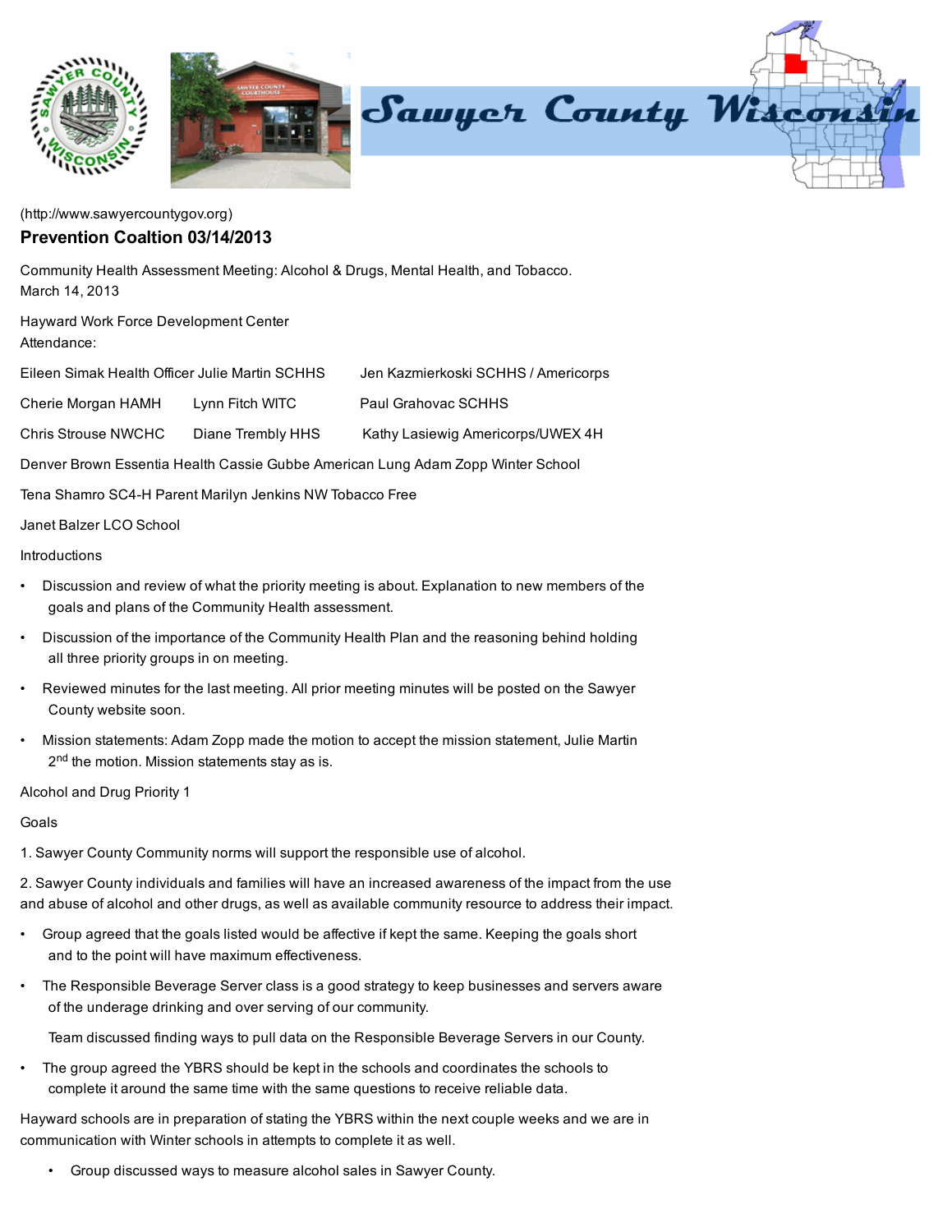• Alcohol related accidents in Sawyer County

Contact the Sawyer County Police and Hayward City Police in attempts to receive the data.

• Event licenses in Sawyer County, implement the rules for holding an alcohol license for events.

Help for Today, Hope for Tomorrow

Hayward Schools District Parent Advisory Committee Community Event Wednesday, April 17<sup>th</sup> 2013 at 5:30, all Parents, Staff, and Community Members

- The SADD Program was brought to attention by a student more thoughts about that in upcoming meetings.
	- Holding events for high school underage students.

Students want big events to be held for them to discourage them from going to adult functions and events to limit underage activities (Make an underage Musky Fest)

• Finding sponsors for these underage events.

Possibly assembling a committee to organize those events

• Annual Drug Take Back in April

• Asking all health professional who are able to write prescriptions to come and speak Tobacco Priority 2

• Cassie Grubbe opened the floor with Flavored Tobacco: Candy Coating Addiction

The presentation discussed flavored tobacco what is out on the market and what is used, Topic of discussion were chewing tobacco, mini- cigars, snus, nasal snuff, and dissolvable

## Goals

1. By December 2017 reduce tobacco use and exposure among Sawyer County Youth by 10%

2. By December 2017 reduce tobacco use and exposure among Sawyer County Adult population by 10%

3. By December 2017 reduce the number of pregnant women smoking in Sawyer County by 10%

- Cigarette, cigars, flavored tobacco products target the youth by their flavors and colors.
- Topic of there is no screening process to enter tobacco sites online.
- More Products need to be behind the counters in grocery and convince stores.
- Make the Wisconsin Wins program an annual program
- Make Compliance checks an annual strategy in Sawyer County

www.tobwis.org [\(http://www.tobwis.org\)](http://www.tobwis.org/)

The group discussed the tobacco minutes from the last meeting.

- Group will use the YBRS to receive data on tobacco use.
- Discussion of programs and how to increase quit smoking programs.
- Finding the number of smoking households in Sawyer County and how to reduce the numbers.
- Tenant and landlord housing smoking policies.
- Adding Cultural tobacco use to the outcome indicators
- Disbursing cultural tobacco posters within the community.
- Students requested actual stories about tobacco and drug abuse to lecture.
- CDC Commercials
- Add student education, CDC Commercials, and Personal stories to strategies,

Mental Health Priority 3